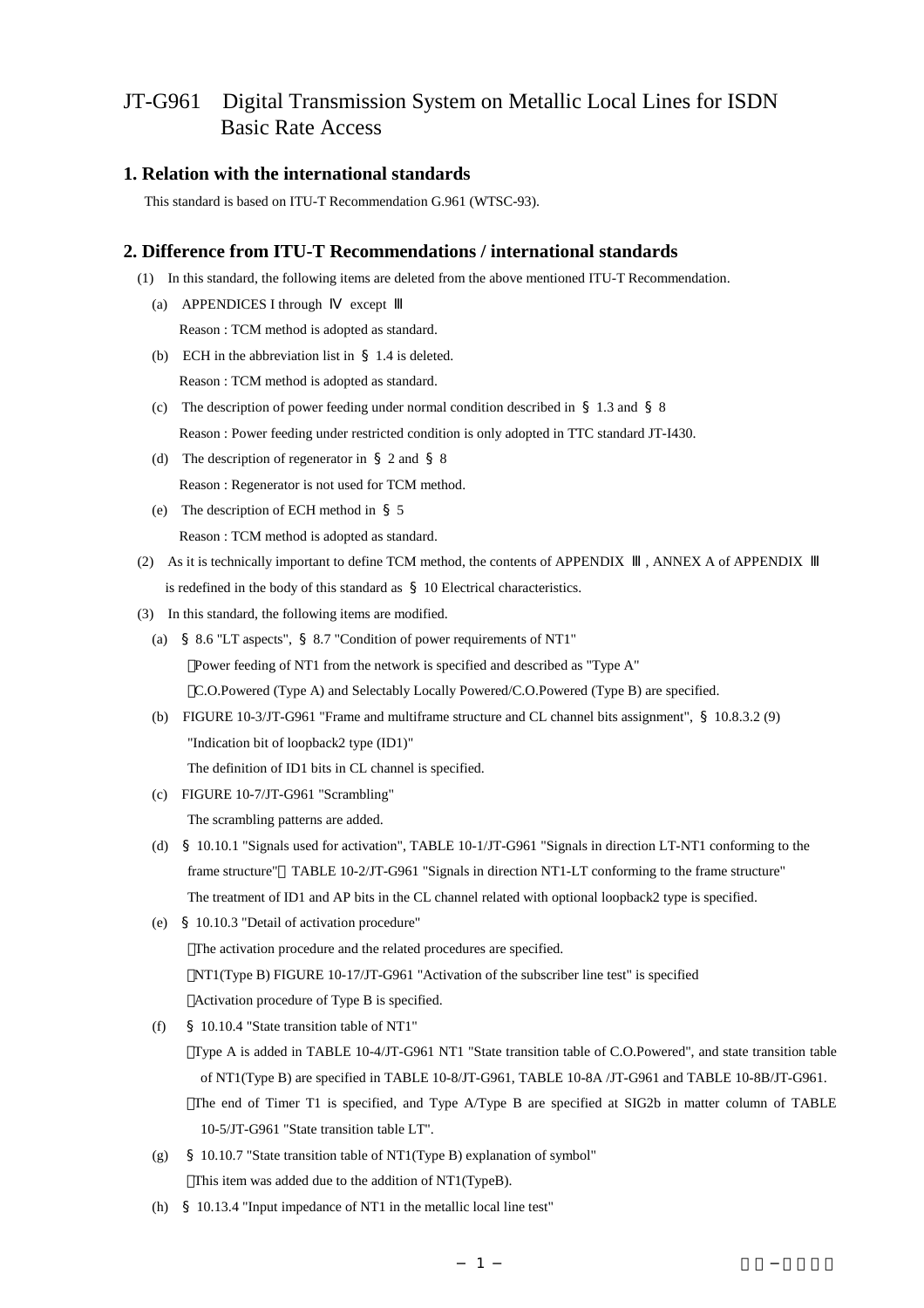Input impedance of NT1 in the metallic local line test is defined.

- (4) In this standard, the following items modified in the above Recommendation, when applied to a leased line service. This standard is applicable to a leased line basic rate user-network interface compliance to TTC standard JT-I430-a under the following conditions.
	- (a) The descriptions of D channel in §1.1, FIGURE 2-1/JT-G961, §2.2, §10.3, §10.4, §10.8.3. 1(3), §10.9 and §10.10.1 do not apply.
	- (b) The descriptions of D channel in FIGURE 10-1/JT-G961, FIGURE 10-2/JT-G961 and FIGURE 10-3/JT-G961 do not apply.
	- (c) In the CRC check range of FIGURE 10-3/JT-G961, time slots of D channel are part of the original data.
	- (d) In the scrambling range of FIGURE 10-7/JT-G961, time slots of D channel are part of the original data.
	- (e) The interfaces for JT-I430-a user-network interface are fully active.

Activation/deactivation procedures do not apply at all times.

SIG1 and SIG2 in the case of the activation from the user side in § 10.10.1, timer T2 in § 10.10.2, and FE1, FE2, FE5, and FE6 in TABLE 10-3/JT-G961 do not apply.

 The activation from the user side in FIGURE 10-11/JT-G961, the deactivation from the network side in FIGURE 10-12/JT-G961, and from FIGURE 10-13/JT-G961 to FIGURE 10-16/JT-G961 do not apply. TABLE 10-6/JT-G961 is applied instead of TABLE 10-4/JT-G961, TABLE 10-9/JT-G961 is applied instead of TABLE 10-8/JT-G961, and TABLE 10-9A/JT-G961 is applied instead of TABLE 10-8A/JT-G961 as the state transition table of NT1.TABLE 10-7/JT-G961 is applied instead of TABLE 10-5/JT-G961 as the state transition table of LT.

- (5) Structural modification from ITU-T Recommendation G.961
	- (a) Deleted all of APPENDIX with the exception of APPENDIX , which was moved to Chapter 10.

| Version     | Date              | Outline                                                |
|-------------|-------------------|--------------------------------------------------------|
| Version 1   | November 28, 1990 | Published                                              |
| Version 2   | November 26, 1993 | Revised                                                |
| Version 2.1 | November 24, 1994 | Added "option" description regarding LT loopback 2     |
|             |                   | signal from SIG10 NT1.                                 |
|             |                   | Corrected clerical errors of Figure 10-16.             |
| Version 3   | April 23, 1997    | Deletion of Electric Magnetic Interference (EMI)       |
|             |                   | Regulation since EMI regulation is to be separately    |
|             |                   | prescribed.                                            |
| Version 3.1 | July 22, 1997     | Corrected clerical errors of Figure 10-3/JT-G961 and   |
|             |                   | Figure 10-16/JT-G961.                                  |
| Version 4   | November 25, 1999 | Revised: Added specifications for NT1 that is not      |
|             |                   | powered by local lines.                                |
| Version 5   | April 19, 2001    | Revised: A part of LPM (local power module) regulation |
|             |                   | about locally powered NT1 (type B) was changed.        |
| Version 5.1 | September 5, 2001 | Corrected clerical errors of Table 10-8/JT-G961 and    |
|             |                   | Table 10-9/JT-G961.                                    |

#### **3. History of revised versions**